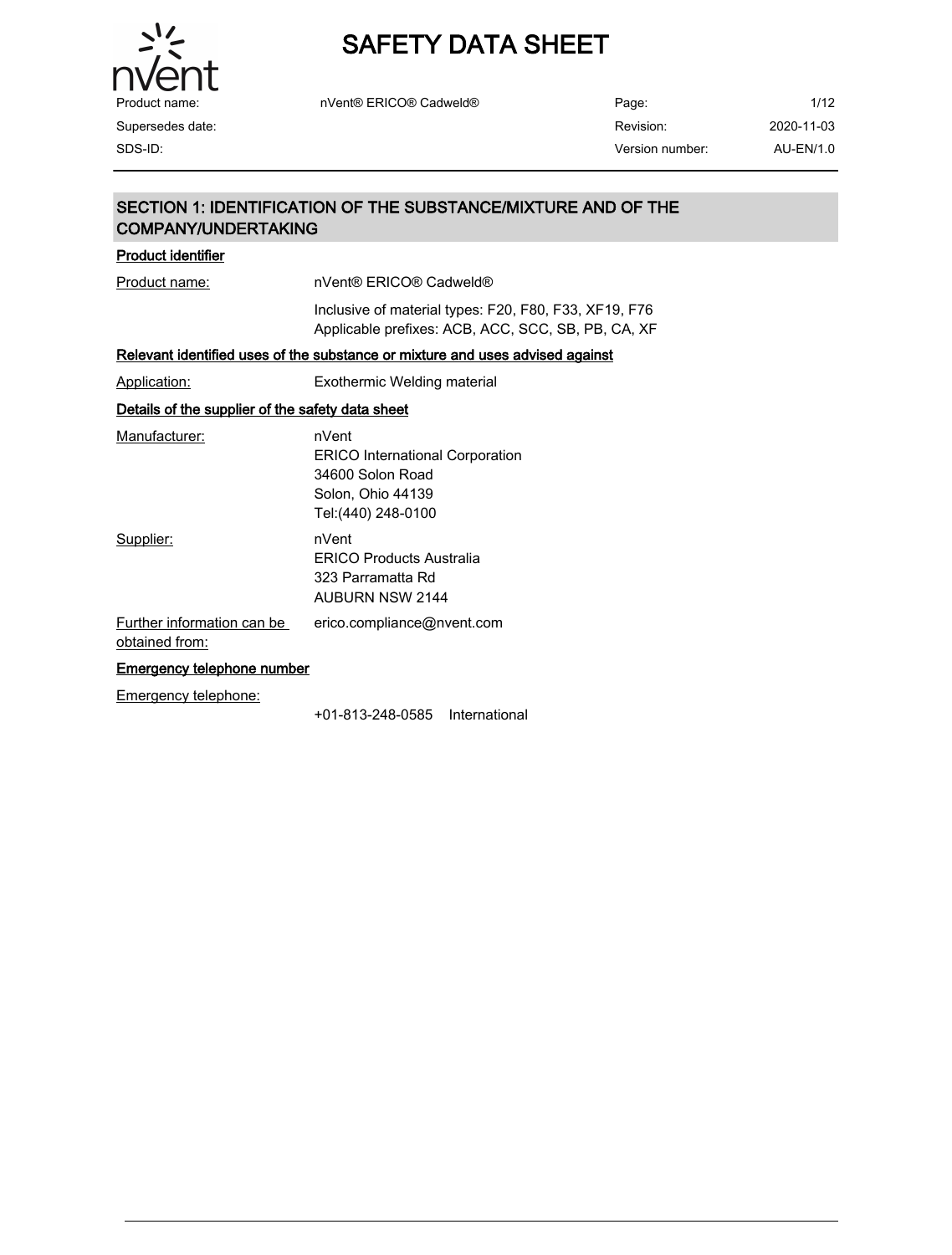| Product name:    | nVent® ERICO® Cadweld® | Page:           | 2/12       |
|------------------|------------------------|-----------------|------------|
| Supersedes date: |                        | Revision:       | 2020-11-03 |
| SDS-ID:          |                        | Version number: | AU-EN/1.0  |

### SECTION 2: HAZARDS IDENTIFICATION

#### Classification of the substance or mixture

WHS: WHS: Flammable solid - Category 1 Acute toxicity - oral - Category 4 Acute toxicity - inhalation - Category 4 Serious eye damage/eye irritation - Category 1

## Label elements



|                      | <b>DANGER</b>                                                                                                                                                                                                                                                                                                                                                                                                                                                                                                                                                                      |
|----------------------|------------------------------------------------------------------------------------------------------------------------------------------------------------------------------------------------------------------------------------------------------------------------------------------------------------------------------------------------------------------------------------------------------------------------------------------------------------------------------------------------------------------------------------------------------------------------------------|
| Contains:            | Dicopper oxide (25-85 %)                                                                                                                                                                                                                                                                                                                                                                                                                                                                                                                                                           |
| H <sub>228</sub>     | Flammable solid.                                                                                                                                                                                                                                                                                                                                                                                                                                                                                                                                                                   |
| H302                 | Harmful if swallowed.                                                                                                                                                                                                                                                                                                                                                                                                                                                                                                                                                              |
| H332                 | Harmful if inhaled.                                                                                                                                                                                                                                                                                                                                                                                                                                                                                                                                                                |
| H318                 | Causes serious eye damage.                                                                                                                                                                                                                                                                                                                                                                                                                                                                                                                                                         |
| P <sub>260</sub>     | Do not breathe dust/fume                                                                                                                                                                                                                                                                                                                                                                                                                                                                                                                                                           |
| P280                 | Wear eye protection and gloves.                                                                                                                                                                                                                                                                                                                                                                                                                                                                                                                                                    |
| P301 + P312          | IF SWALLOWED: Call a POISON CENTER or doctor/physician if you feel unwell.                                                                                                                                                                                                                                                                                                                                                                                                                                                                                                         |
| P305 + P351 + P338   | IF IN EYES: Rinse cautiously with water for several minutes. Remove contact<br>lenses, if present and easy to do. Continue rinsing.                                                                                                                                                                                                                                                                                                                                                                                                                                                |
| P310                 | Immediately call a POISON CENTER or doctor/physician.                                                                                                                                                                                                                                                                                                                                                                                                                                                                                                                              |
| P273                 | Avoid release to the environment.                                                                                                                                                                                                                                                                                                                                                                                                                                                                                                                                                  |
|                      | Additional information is listed in the safety data sheet.                                                                                                                                                                                                                                                                                                                                                                                                                                                                                                                         |
| <b>Other hazards</b> |                                                                                                                                                                                                                                                                                                                                                                                                                                                                                                                                                                                    |
| PBT/vPvB:            | This product does not contain any PBT or vPvB substances.                                                                                                                                                                                                                                                                                                                                                                                                                                                                                                                          |
| Other:               | Dust may form explosive mixture with air. Improper use of the product or<br>inadequate preparation of the conductors, moulds or surroundings can result in<br>aggressive reactions. Self-propagating high temperature reaction will occur if<br>heated above ignition temperature. Generates molten metal in excess of 1370°C,<br>slag and dense, dusty smoke. The molten product can cause serious burns.<br>Inhalation of powder or fumes may cause metal fume fever. Exposure to reaction<br>by-products: See point 8.<br>Very toxic to aquatic life with long lasting effects. |

### SECTION 3: COMPOSITION/INFORMATION ON INGREDIENTS

#### **Mixtures**

Only classified substances above threshold limits or substances with an exposure limit are shown.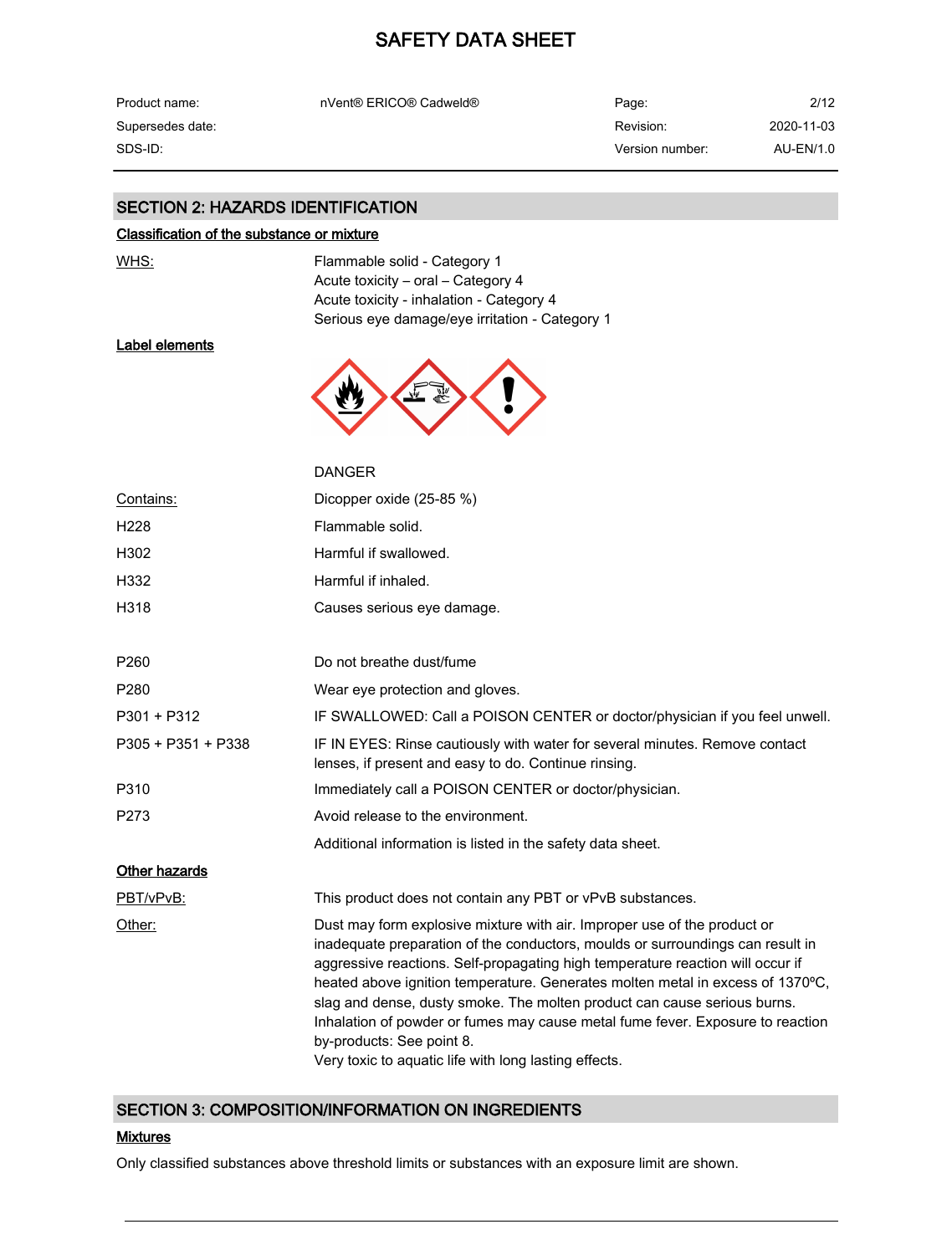| Product name:    | nVent® ERICO® Cadweld® | Page:           | 3/12       |
|------------------|------------------------|-----------------|------------|
| Supersedes date: |                        | Revision:       | 2020-11-03 |
| SDS-ID:          |                        | Version number: | AU-EN/1.0  |

WHS:

| $\frac{9}{6}$ : | CAS-No.:  | EC No.:   | <b>REACH Reg.</b><br>No: | Chemical name:                                        | Hazard<br>classification:                                                                                                   | Notes: |
|-----------------|-----------|-----------|--------------------------|-------------------------------------------------------|-----------------------------------------------------------------------------------------------------------------------------|--------|
| 25-85           | 1317-39-1 | 215-270-7 | $\overline{\phantom{a}}$ | Dicopper oxide                                        | Acute Tox. 4; H302<br>Acute Tox. 4; H332<br>Eye Dam. 1; H318<br><b>Aquatic Acute</b><br>1;H400<br>Aquatic Chronic<br>1;H410 |        |
| $20 - 40$       | 7429-90-5 | 231-072-3 | $\overline{\phantom{a}}$ | Aluminium powder (stabilised)                         | Flam. Sol. 1;H228<br>Water-react.<br>2;H261<br>Skin Irrit. 2; H315<br>Eye Irrit. 2;H319<br>STOT SE 3:H335                   |        |
| $1 - 20$        | 1317-38-0 | 215-269-1 | $\overline{\phantom{a}}$ | Copper oxide                                          | <b>Aquatic Acute</b><br>1;H400<br>Aquatic Chronic<br>1;H410                                                                 |        |
| $1 - 5$         | 7789-75-5 | 232-188-7 | $\blacksquare$           | Calcium fluoride                                      |                                                                                                                             | #      |
| $1 - 5$         | 7440-31-5 | 231-141-8 | $\blacksquare$           | Tin                                                   |                                                                                                                             | #      |
| $1-5$           | 7440-21-3 | 231-130-8 | $\overline{\phantom{a}}$ | Silicon                                               |                                                                                                                             | #      |
| $1 - 5$         | 7440-62-2 | 231-171-1 | $\overline{\phantom{a}}$ | Vanadium                                              |                                                                                                                             | #      |
| Notes:          |           |           |                          | #: The substance has been assigned an exposure limit. |                                                                                                                             |        |

References: The full text for all hazard statements is displayed in section 16.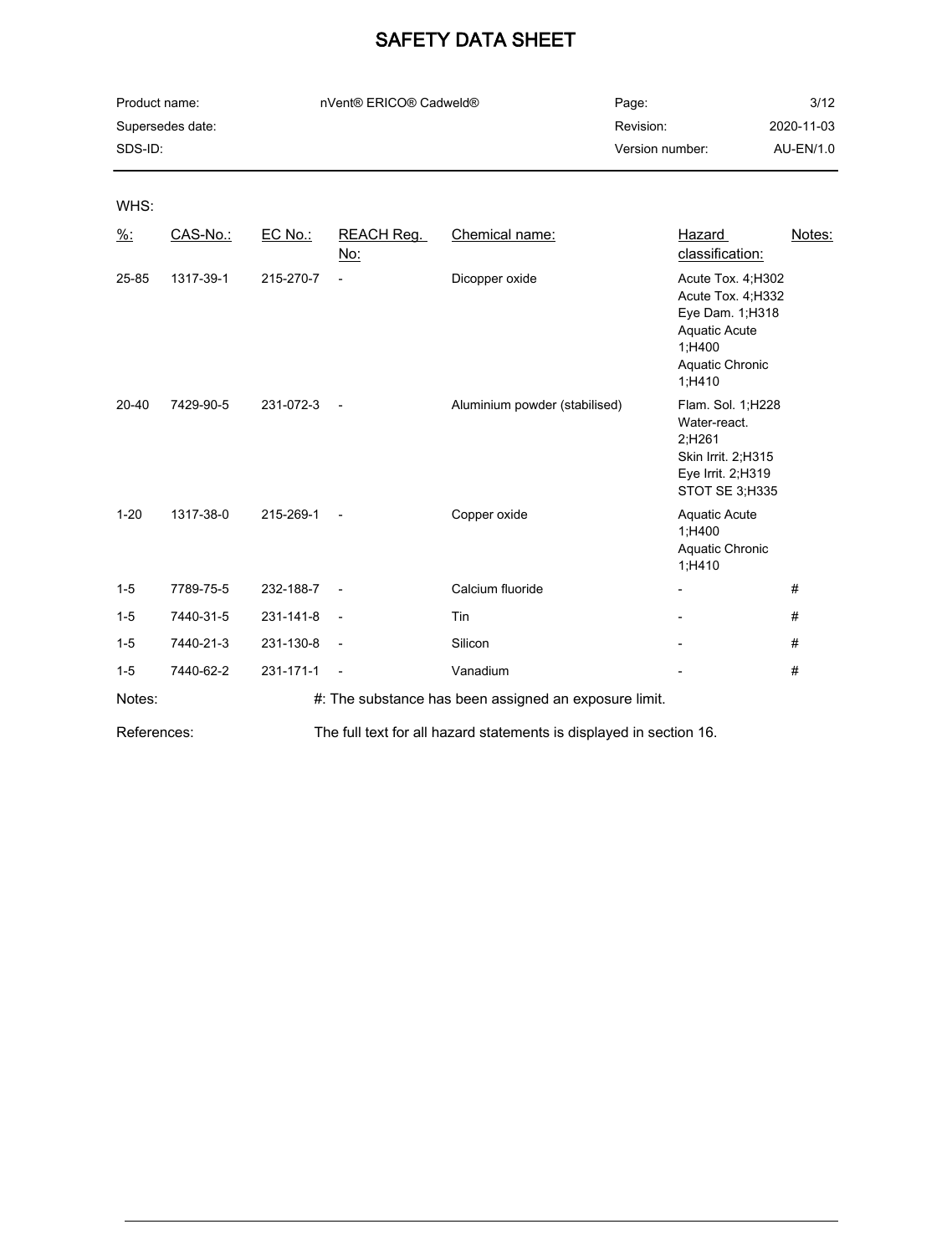| Product name:    | nVent® ERICO® Cadweld® | Page:           | 4/12       |
|------------------|------------------------|-----------------|------------|
| Supersedes date: |                        | Revision:       | 2020-11-03 |
| SDS-ID: .        |                        | Version number: | AU-EN/1.0  |

### SECTION 4: FIRST AID MEASURES

#### Description of first aid measures

Molten product will cause skin burns and if in contact with eyes while in a molten state may cause serious damage.

| Inhalation:       | Inhalation of welding fumes/Dust inhalation: Move into fresh air and keep at rest.<br>In case of persistent throat irritation or coughing: Seek medical attention and<br>bring these instructions.                                            |
|-------------------|-----------------------------------------------------------------------------------------------------------------------------------------------------------------------------------------------------------------------------------------------|
| Skin contact:     | Remove contaminated clothes and rinse skin thoroughly with water. If material is<br>hot, treat for thermal burns and get immediate medical attention.                                                                                         |
| Eye contact:      | Dust in the eyes: Do not rub eye. Immediately flush with plenty of water for at<br>least 15 minutes. Remove any contact lenses and open eyelids widely. If irritation<br>persists: Seek medical attention and bring along these instructions. |
| Ingestion:        | Immediately rinse mouth and drink plenty of water. Keep person under<br>observation. If person becomes uncomfortable seek hospital and bring these<br>instructions.                                                                           |
|                   | Most important symptoms and effects, both acute and delayed                                                                                                                                                                                   |
| Symptoms/effects: | Inhalation of powder or fumes may cause metal fume fever. Symptoms like<br>headache, fatigue and nausea may appear. See section 11 for more detailed                                                                                          |

#### Indication of any immediate medical attention and special treatment needed

Medical attention/treatments: Burns (in contact with molten metal, slag or hot equipment): Flush with water immediately. While flushing, remove clothes which do not adhere to affected area. Call an ambulance. Continue flushing during transport to hospital.

information on health effects and symptoms.

### SECTION 5: FIREFIGHTING MEASURES

## Extinguishing media Extinguishing media: Extinguish with dry sand and/or flood with large amounts of water. Extinguishing media which are not suitable: Hand water buckets or hand storage pumps. Molten metal contact with water can cause small pockets of superheated steam. Use fire-extinguishing media appropriate for surrounding materials. Special hazards arising from the substance or mixture Specific hazards: During fire, gases hazardous to health may be formed. Ignition temperature: > 454 °C Ignition of large quantities of exothermic materials may result in large volumes of dense smoke. Advice for firefighters Protective equipment for fire- Selection of respiratory protection for fire fighting: follow the general fire fighters: precautions indicated in the workplace.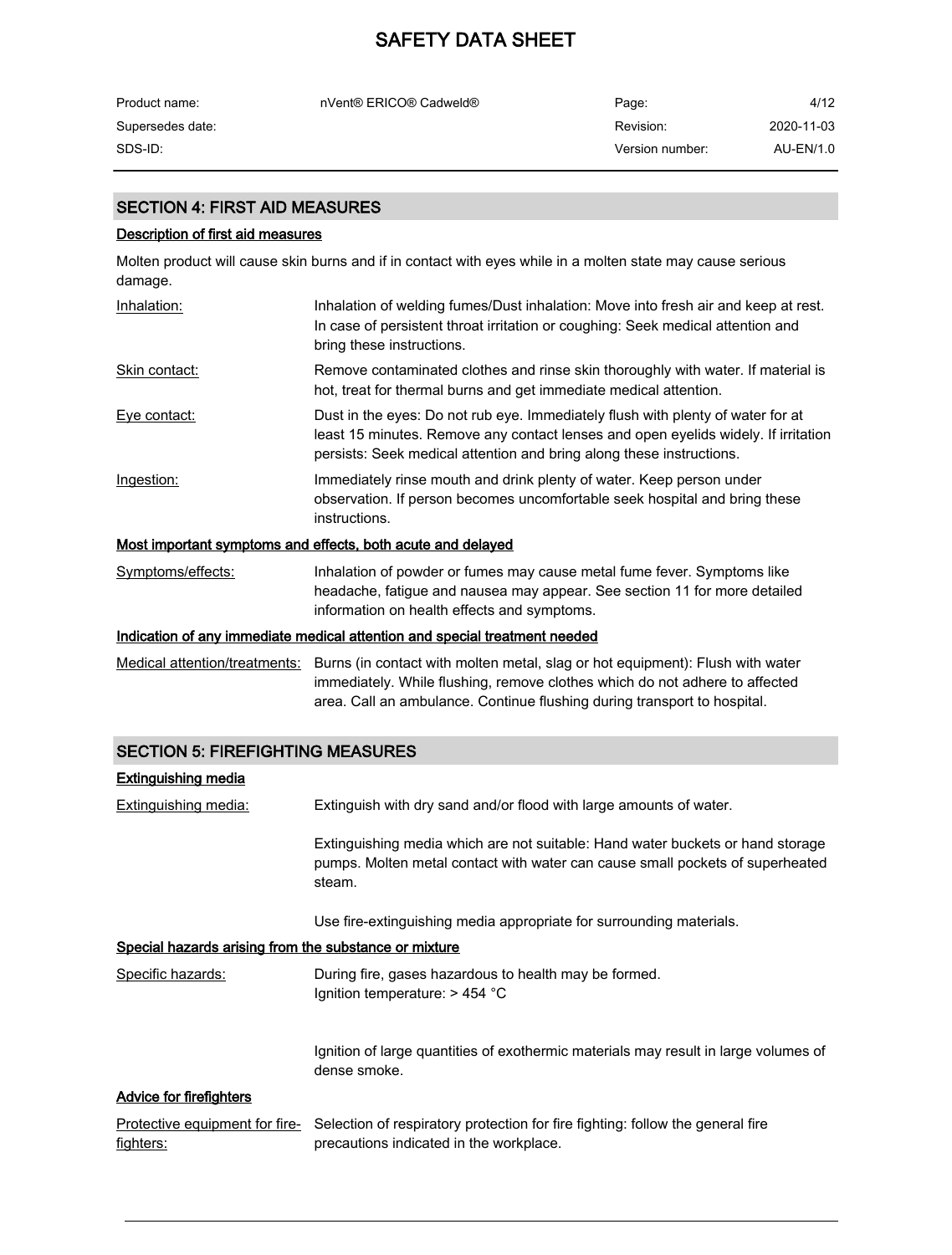| Product name:    | nVent® ERICO® Cadweld® | Page:           | 5/12       |
|------------------|------------------------|-----------------|------------|
| Supersedes date: |                        | Revision:       | 2020-11-03 |
| SDS-ID:          |                        | Version number: | AU-EN/1.0  |

## SECTION 6: ACCIDENTAL RELEASE MEASURES

#### Personal precautions, protective equipment and emergency procedures

| Personal precautions:                                | Avoid inhalation of dust. Do not breathe fumes. Avoid contact with skin and eyes.<br>Follow precautions for safe handling described in this safety data sheet.                                                                                                                                                            |
|------------------------------------------------------|---------------------------------------------------------------------------------------------------------------------------------------------------------------------------------------------------------------------------------------------------------------------------------------------------------------------------|
|                                                      | Remove sources of ignition. Ventilate well.                                                                                                                                                                                                                                                                               |
| <b>Environmental precautions</b>                     |                                                                                                                                                                                                                                                                                                                           |
| Environmental<br>precautions:                        | Precaution should be taken to prevent hot material and reaction byproducts from<br>contact with combustible materials in surrounding areas. Avoid spreading dust or<br>contaminated materials. Avoid discharge to the aquatic environment. Contact<br>local authorities in case of spillage to drain/aquatic environment. |
| Methods and material for containment and cleaning up |                                                                                                                                                                                                                                                                                                                           |
| Spill Cleanup Methods:                               | Remove sources of ignition. Sweep up spilled substance and remove to safe<br>place.<br>For large spills use natural fiber brush or broom with a conductive, non-sparking<br>pan.                                                                                                                                          |
| Reference to other sections                          |                                                                                                                                                                                                                                                                                                                           |
| References:                                          | For personal protection, see section 8. For waste disposal, see section 13.                                                                                                                                                                                                                                               |

## SECTION 7: HANDLING AND STORAGE

### Precautions for safe handling

| Safe handling advice:                                        | Avoid inhalation of dust. Do not breathe fumes. Avoid contact with skin and eyes.<br>Observe good chemical hygiene practices. nVent ERICO Cadweld Starting,<br>Welding and Filler Materials are designed for use in nVent ERICO Cadweld<br>equipment only. Use of improper or damaged equipment can lead to exposure to<br>molten metal and reaction byproducts resulting in personal injury. |
|--------------------------------------------------------------|-----------------------------------------------------------------------------------------------------------------------------------------------------------------------------------------------------------------------------------------------------------------------------------------------------------------------------------------------------------------------------------------------|
| Technical measures:                                          | Do not smoke or use open fire or other sources of ignition. Work practice should<br>minimise risk of contact.                                                                                                                                                                                                                                                                                 |
| Technical precautions:                                       | Confined space: Local exhaust is recommended.                                                                                                                                                                                                                                                                                                                                                 |
| Conditions for safe storage, including any incompatibilities |                                                                                                                                                                                                                                                                                                                                                                                               |
| Technical measures for safe<br>storage:                      | nVent ERICO Cadweld Starting, Welding and filler Materials should be stored in<br>a clean, dry and secure location. Storage should include provisions to minimize<br>rough handling, excessive vibration and physical abuse. All outer packages must<br>be stored in accordance with label markings.                                                                                          |
| Storage conditions:                                          | If evidence is present of damaged or contaminated products, these units should<br>not be used.                                                                                                                                                                                                                                                                                                |
|                                                              | If proper storage is maintained, nVent ERICO Cadweld Materials do not exhibit<br>any storage or shelf life.                                                                                                                                                                                                                                                                                   |
| Specific end use(s)                                          |                                                                                                                                                                                                                                                                                                                                                                                               |
| Specific use(s):                                             | Welding material                                                                                                                                                                                                                                                                                                                                                                              |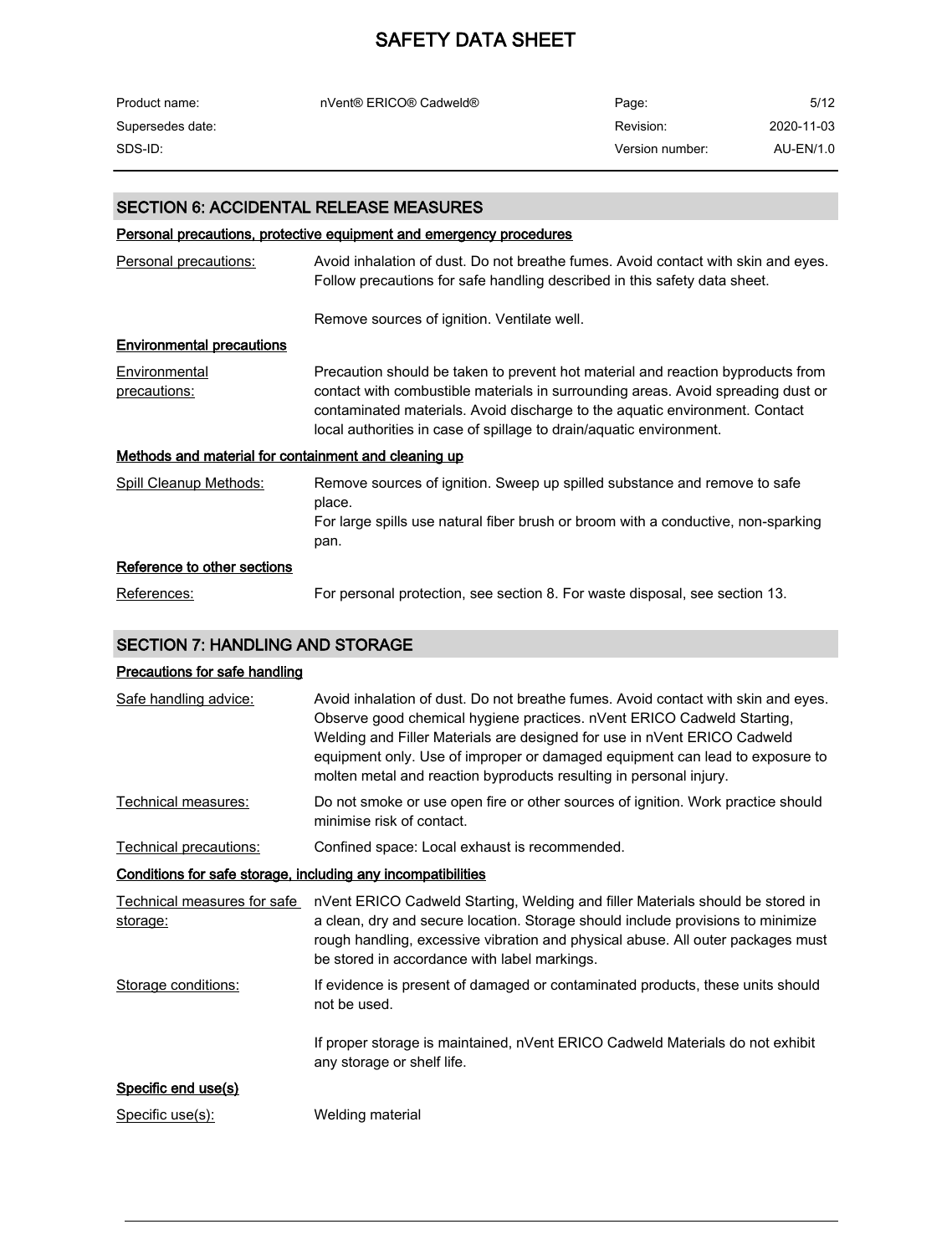| Product name:    | nVent® ERICO® Cadweld® | Page:           | 6/12       |
|------------------|------------------------|-----------------|------------|
| Supersedes date: |                        | Revision:       | 2020-11-03 |
| SDS-ID:          |                        | Version number: | AU-EN/1.0  |

### SECTION 8: EXPOSURE CONTROLS/PERSONAL PROTECTION

#### Control parameters

A detailed fume analysis was conducted on nVent ERICO Cadweld Starting and Welding Material. Reactions byproducts were tested for total dust, respirable dust, metals, acids, fluorides, and various elements identified in typical welding fume analysis. All sampling and analysis followed methodologies dictated by the National Institute of Occupational Safety and Health (NIOSH) and by the U.S. Occupational Safety and Health Administration (OSHA). A certified Industrial Hygienist did the sample colle

Occupational exposure limits:

| CAS-No.:  | Chemical name:                            | As:                          | Exposure limits:                                             | Type: | Notes: | References |
|-----------|-------------------------------------------|------------------------------|--------------------------------------------------------------|-------|--------|------------|
|           |                                           |                              |                                                              |       |        |            |
| 7440-62-2 | Vanadium (respirable dust V2O5<br>& fume) |                              | $0.05$ mg/m $3$                                              | TWA   |        | <b>WES</b> |
| 7440-21-3 | Silicon (inhalable dust)                  | $\qquad \qquad \blacksquare$ | 10 $mg/m3$                                                   | TWA   |        | <b>WES</b> |
| 7440-50-8 | Copper, dusts & mists                     | Cu                           | 1 $mg/m3$                                                    | TWA   |        | <b>WES</b> |
| 7440-50-8 | Copper (fume)                             | $\qquad \qquad \blacksquare$ | $0.2$ mg/m $3$                                               | TWA   |        | <b>WES</b> |
| 7440-31-5 | Tin, metal                                |                              | 2 $mg/m3$                                                    | TWA   |        | <b>WES</b> |
| 7429-90-5 | Aluminium, pyro powders                   | Al                           | $5 \text{ mg/m}$                                             | TWA   |        | <b>WES</b> |
| 7429-90-5 | Aluminium (welding<br>fumes)              | Al                           | $5 \text{ mg/m}$                                             | TWA   |        | <b>WES</b> |
| 7429-90-5 | Aluminium (metal dust)                    | $\overline{\phantom{a}}$     | $10 \text{ mg/m}$                                            | TWA   |        | <b>WES</b> |
|           | <b>Fluorides</b>                          | F                            | $2.5$ mg/m $3$                                               | TWA   |        | <b>WES</b> |
| Notes:    |                                           |                              | WES: Workplace exposure standards for airborne contaminants. |       |        |            |

#### Exposure controls

| Engineering measures:  | Provide adequate ventilation. Observe Occupational Exposure Limits and<br>minimise the risk of inhalation of dust and fumes.                                                                                                                                                                                              |
|------------------------|---------------------------------------------------------------------------------------------------------------------------------------------------------------------------------------------------------------------------------------------------------------------------------------------------------------------------|
| Personal protection:   | Personal protection equipment should be chosen according to relevant<br>AS/NZS standards and in discussion with the supplier of the personal<br>protective equipment. Use special welding equipment for protection of eyes,<br>skin and respiratory system.                                                               |
| Respiratory equipment: | Normal use precludes use of special protection as material is generally used<br>out of doors, in small quantities and is of short duration. In case of inadequate<br>ventilation and work of long duration or on large surface areas in confined<br>rooms. Wear suitable respiratory equipment for dusts and metal fumes. |
| Hand protection:       | Heat insulated protective gloves. Recommended for handling hot equipment.                                                                                                                                                                                                                                                 |
| Eye protection:        | Wear goggles/face shield. Avoid direct eye contact with "flash" of light from<br>reaction.                                                                                                                                                                                                                                |
| Skin protection:       | Use protective clothing, which covers arms and legs.                                                                                                                                                                                                                                                                      |
| Hygiene measures:      | Wash hands after handling. Change contaminated clothing.                                                                                                                                                                                                                                                                  |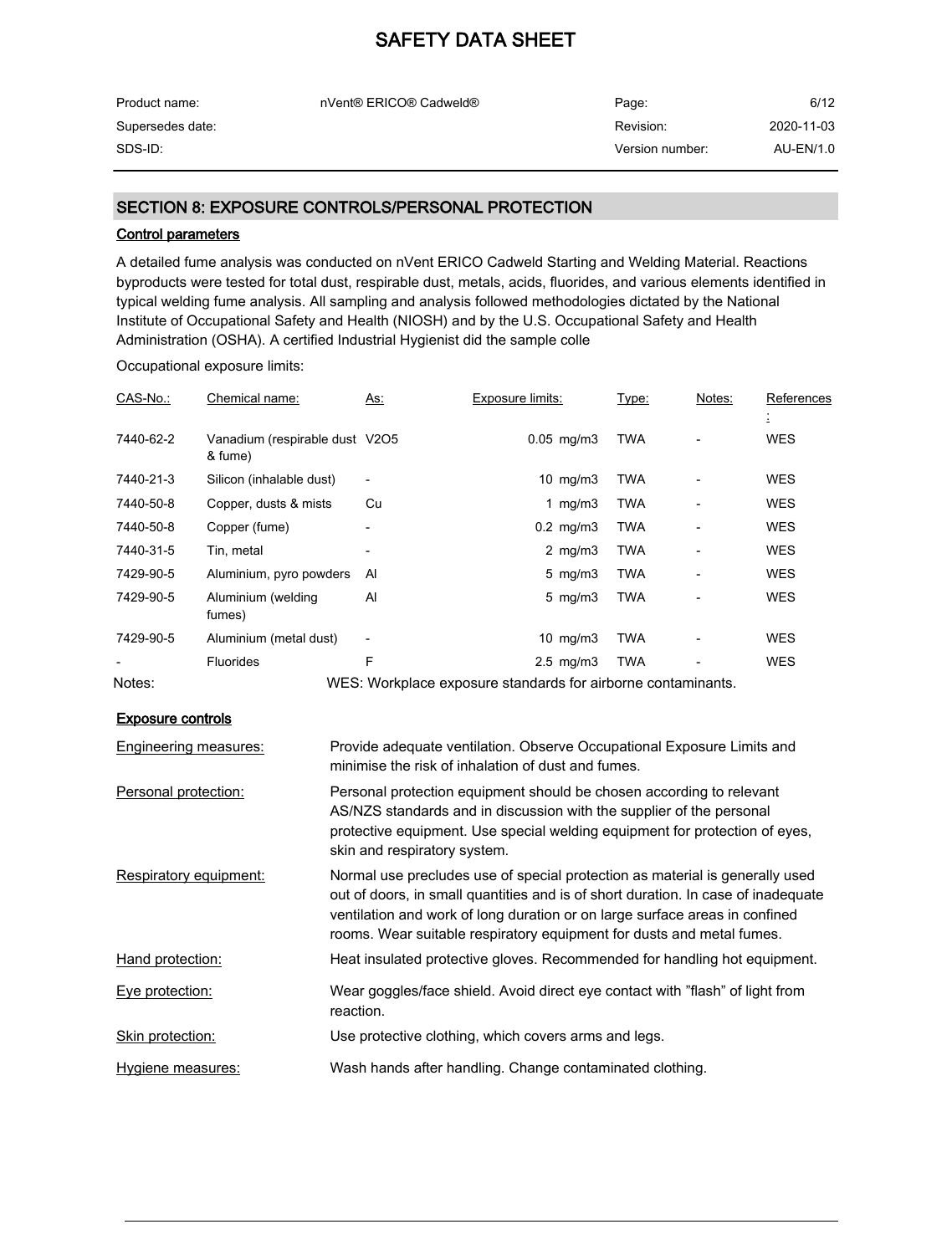| Product name:    |  |
|------------------|--|
| Supersedes date: |  |
| SDS-ID:          |  |

nVent® ERICO® Cadweld® Page:

## SECTION 9: PHYSICAL AND CHEMICAL PROPERTIES

# Information on basic physical and chemical properties

| Form:                                        | Granular.                          |
|----------------------------------------------|------------------------------------|
| Colour:                                      | Grey-black                         |
| Odour:                                       | Odourless.                         |
| <u>pH:</u>                                   | Not available.                     |
| Melting point / freezing point:              | 600 °C                             |
| Boiling point:                               | Not available.                     |
| Flash point:                                 | Not relevant.                      |
| <b>Evaporation rate:</b>                     | Not relevant.                      |
| Vapour pressure:                             | Not relevant.                      |
| Vapour density:                              | Not relevant.                      |
| Solubility:                                  | Insoluble in water                 |
| Partition coefficient (n-<br>octanol/water): | Not available.                     |
| Auto-ignition<br>temperature (°C):           | > 454 °C                           |
| Decomposition<br>temperature (°C):           | Not available.                     |
| Viscosity:                                   | Not relevant.                      |
| <b>Explosive properties:</b>                 | Not available.                     |
| Oxidising properties:                        | Not available.                     |
| <b>Other information</b>                     |                                    |
| Other data:                                  | SPECIFIC GRAVITY (water=1) 4 - 5.5 |
|                                              |                                    |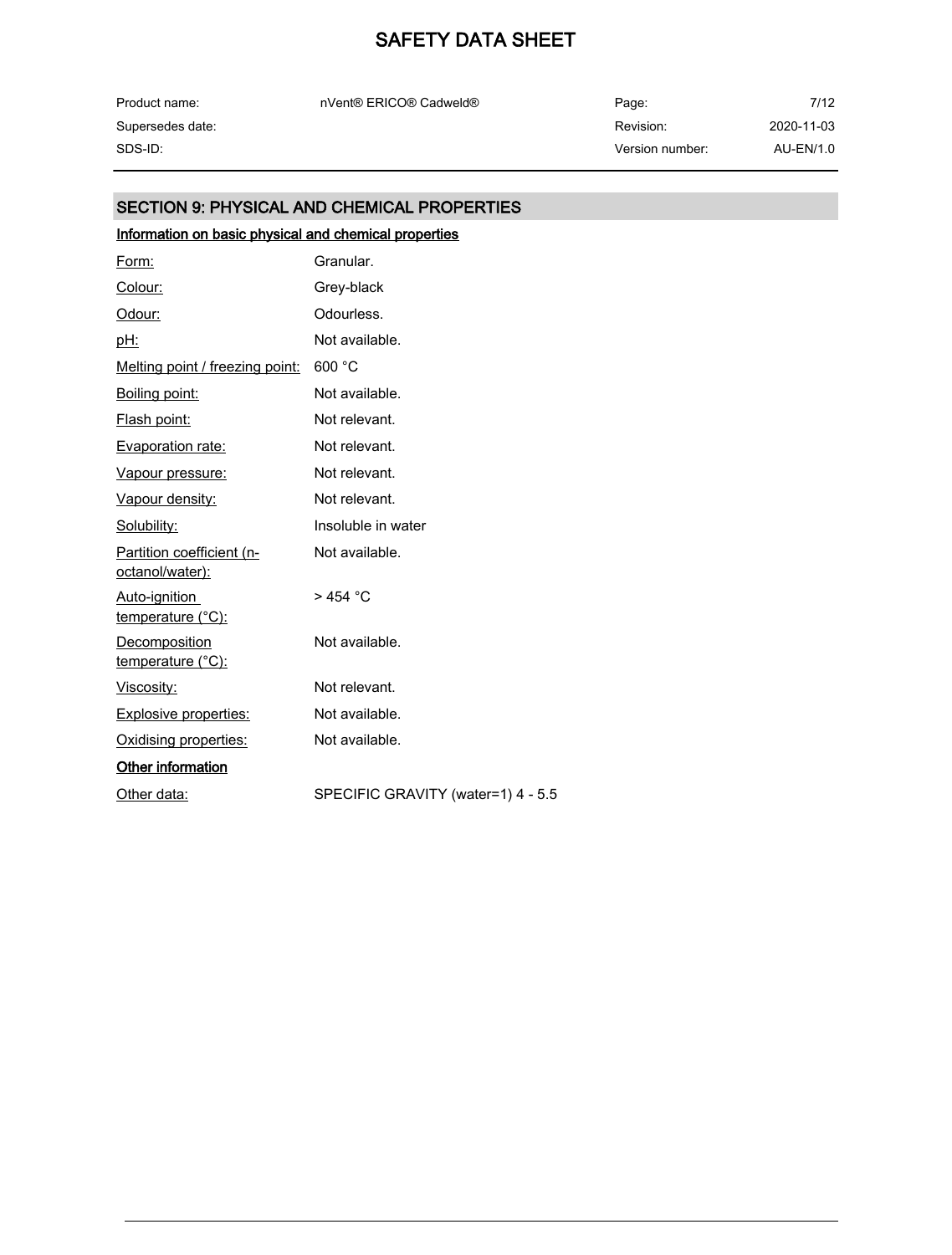| Product name:                               | nVent® ERICO® Cadweld®                                                                                                                                                                                         | Page:           | 8/12       |
|---------------------------------------------|----------------------------------------------------------------------------------------------------------------------------------------------------------------------------------------------------------------|-----------------|------------|
| Supersedes date:                            |                                                                                                                                                                                                                | Revision:       | 2020-11-03 |
| SDS-ID:                                     |                                                                                                                                                                                                                | Version number: | AU-EN/1.0  |
|                                             |                                                                                                                                                                                                                |                 |            |
| <b>SECTION 10: STABILITY AND REACTIVITY</b> |                                                                                                                                                                                                                |                 |            |
| <u>Reactivity</u>                           |                                                                                                                                                                                                                |                 |            |
| Reactivity:                                 | See hazardous reactions.                                                                                                                                                                                       |                 |            |
| <b>Chemical stability</b>                   |                                                                                                                                                                                                                |                 |            |
| Stability:                                  | Stable. Not sensitive to vibrations, shock or impact and is not subject to<br>spontaneous ignition.                                                                                                            |                 |            |
| <b>Possibility of hazardous reactions</b>   |                                                                                                                                                                                                                |                 |            |
| Hazardous Reactions:                        | Aggressive reactions are possible if excess moisture is present in the mould or<br>on the conductors to be welded. Care should be taken to ensure proper<br>preparation in accordance with instruction prints. |                 |            |
| <b>Conditions to avoid</b>                  |                                                                                                                                                                                                                |                 |            |
|                                             | Conditions/materials to avoid: Temperatures above ignition point. (454 °C)                                                                                                                                     |                 |            |
| Incompatible materials                      |                                                                                                                                                                                                                |                 |            |
| Incompatible materials:                     | Typical of problems associated with molten metals.                                                                                                                                                             |                 |            |
| Hazardous decomposition products            |                                                                                                                                                                                                                |                 |            |
| Hazardous decomposition<br>products:        | None under normal conditions. Polymerization will not occur.                                                                                                                                                   |                 |            |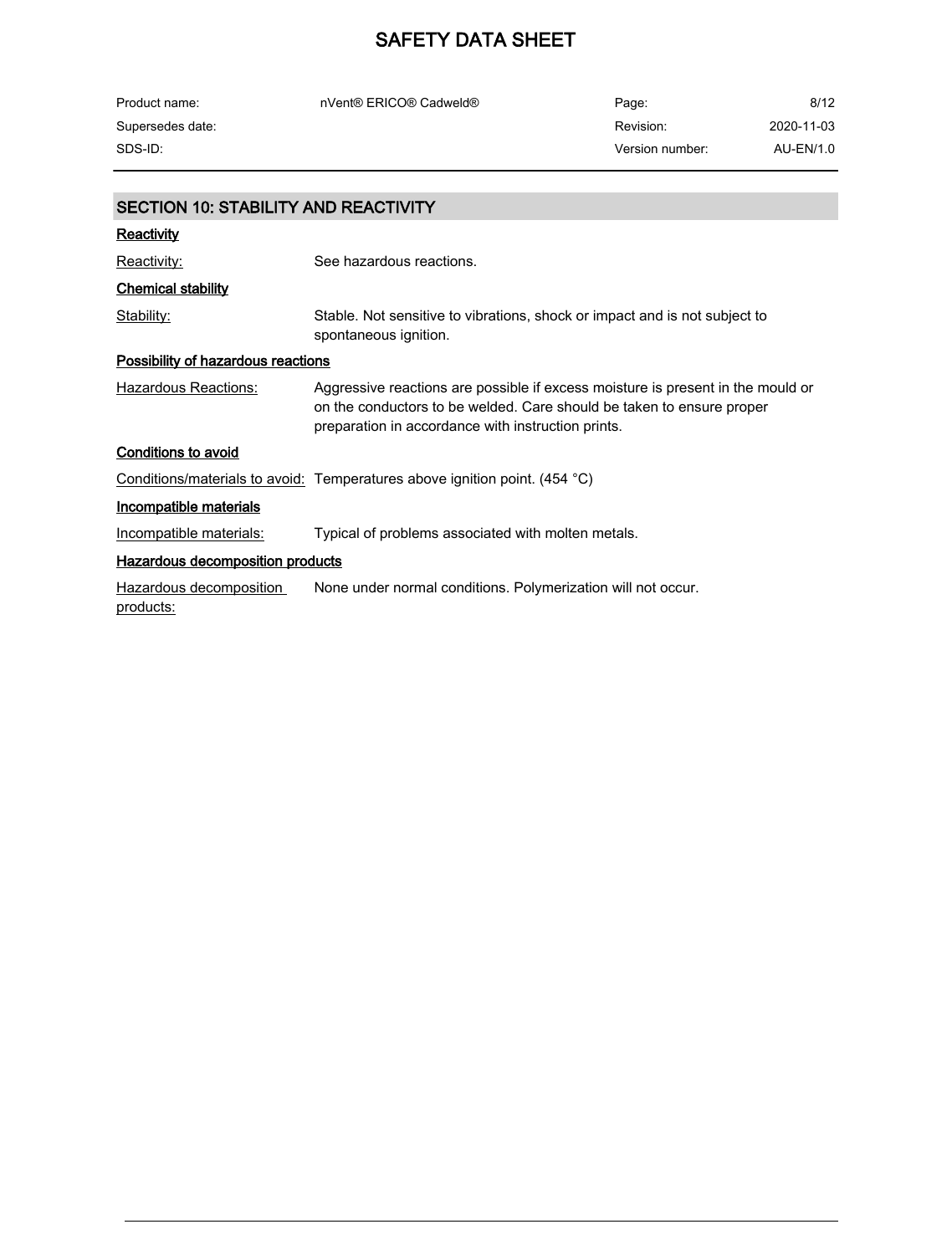| Product name:    | nVent® ERICO® Cadweld® | Page:           | 9/12       |
|------------------|------------------------|-----------------|------------|
| Supersedes date: |                        | Revision:       | 2020-11-03 |
| SDS-ID:          |                        | Version number: | AU-EN/1.0  |

## SECTION 11: TOXICOLOGICAL INFORMATION

| Information on toxicological effects                      |                                                                                                                                                                                                                                                                                                                      |
|-----------------------------------------------------------|----------------------------------------------------------------------------------------------------------------------------------------------------------------------------------------------------------------------------------------------------------------------------------------------------------------------|
| <b>Acute Toxicity (Oral):</b>                             | Harmful if swallowed.                                                                                                                                                                                                                                                                                                |
| <b>Acute Toxicity (Dermal):</b>                           | Based on available data, the classification criteria are not met.                                                                                                                                                                                                                                                    |
| <b>Acute Toxicity (Inhalation):</b>                       | Harmful if inhaled.                                                                                                                                                                                                                                                                                                  |
| <b>Skin Corrosion/Irritation:</b>                         | Based on available data, the classification criteria are not met.                                                                                                                                                                                                                                                    |
| Serious eye damage/irritation: Causes serious eye damage. |                                                                                                                                                                                                                                                                                                                      |
| Respiratory or skin<br>sensitisation:                     | Based on available data, the classification criteria are not met.                                                                                                                                                                                                                                                    |
| Germ cell mutagenicity:                                   | Based on available data, the classification criteria are not met.                                                                                                                                                                                                                                                    |
| Carcinogenicity:                                          | Based on available data, the classification criteria are not met.                                                                                                                                                                                                                                                    |
| Reproductive Toxicity:                                    | Based on available data, the classification criteria are not met.                                                                                                                                                                                                                                                    |
| STOT - Single exposure:                                   | Based on available data, the classification criteria are not met.                                                                                                                                                                                                                                                    |
| STOT - Repeated exposure:                                 | Based on available data, the classification criteria are not met.                                                                                                                                                                                                                                                    |
| <b>Aspiration hazard:</b>                                 | Based on available data, the classification criteria are not met.                                                                                                                                                                                                                                                    |
| Inhalation:                                               | Dust may irritate throat and respiratory system and cause coughing. Heating<br>above the melting point releases metallic oxides which may cause metal fume<br>fever by inhalation. The symptoms are shivering, fever, malaise and muscular<br>pain.                                                                  |
| Skin contact:                                             | Dust has an irritating effect on moist skin. Prolonged and/or repeated contact:<br>May cause eczema-like skin disorders (dermatitis). The molten product can<br>cause serious burns.                                                                                                                                 |
| Eye contact:                                              | Particles/fumes in the eyes may cause discomfort/irritation.                                                                                                                                                                                                                                                         |
| Ingestion:                                                | Ingestion may cause nausea, headache, dizziness and intoxication.                                                                                                                                                                                                                                                    |
| Specific effects:                                         | Frequent inhalation of dust over a long period of time increases the risk of<br>developing lung diseases. Copper oxide may by repeated or prolonged inhalation<br>occasionally cause ulceration and perforation of the nasal septum. Long term<br>exposure to copper containing dusts may cause allergic dermatitis. |
| Toxicological data:                                       | LD50 (oral, rat): 1340 mg/kg (Dicopper oxide)                                                                                                                                                                                                                                                                        |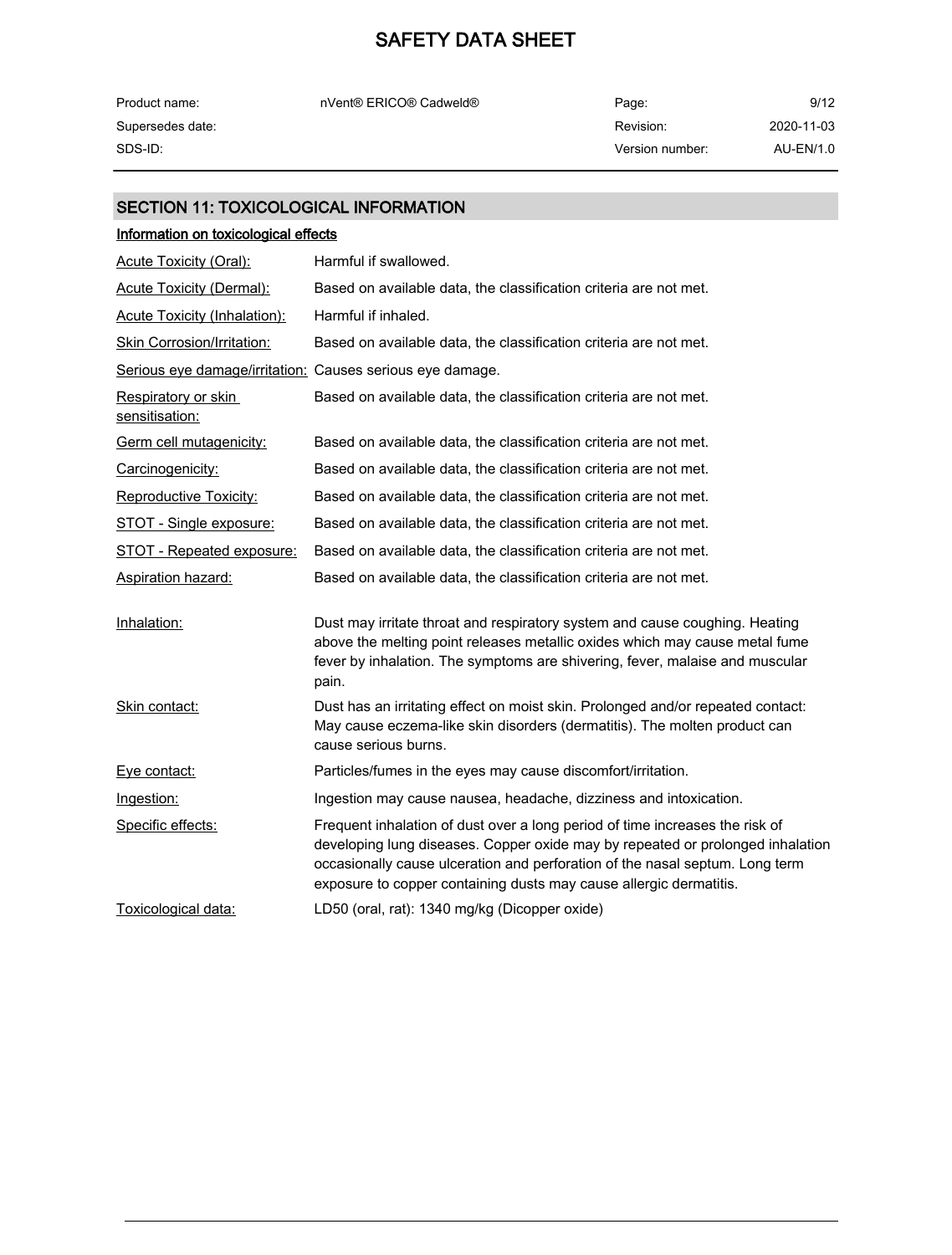| Product name:    | nVent® ERICO® Cadweld® | Page:           | 10/12      |
|------------------|------------------------|-----------------|------------|
| Supersedes date: |                        | Revision:       | 2020-11-03 |
| SDS-ID:          |                        | Version number: | AU-EN/1.0  |

### SECTION 12: ECOLOGICAL INFORMATION

| Toxicity                             |                                                                                                                                                                                                                |  |
|--------------------------------------|----------------------------------------------------------------------------------------------------------------------------------------------------------------------------------------------------------------|--|
| Ecotoxicity:                         | Very toxic to aquatic life with long lasting effects. The product contains substance<br>which are very toxic to aquatic organisms and which may cause long term<br>adverse effects in the aquatic environment. |  |
| <b>Persistence and degradability</b> |                                                                                                                                                                                                                |  |
| Degradability:                       | The product solely consists of inorganic compounds which are not biodegradable.                                                                                                                                |  |
| <b>Bioaccumulative potential</b>     |                                                                                                                                                                                                                |  |
| Bioaccumulative potential:           | No data available on bioaccumulation.                                                                                                                                                                          |  |
| <u>Mobility in soil</u>              |                                                                                                                                                                                                                |  |
| Mobility:                            | The product is not volatile but may be spread by dust-raising handling.                                                                                                                                        |  |
| Results of PBT and vPvB assessment   |                                                                                                                                                                                                                |  |
| PBT/vPvB:                            | This product does not contain any PBT or vPvB substances.                                                                                                                                                      |  |
| Other adverse effects                |                                                                                                                                                                                                                |  |
| Other adverse effects:               | None known.                                                                                                                                                                                                    |  |
|                                      |                                                                                                                                                                                                                |  |

## SECTION 13: DISPOSAL CONSIDERATIONS

### Waste treatment methods

Dispose of waste and residues in accordance with local authority requirements.

## SECTION 14: TRANSPORT INFORMATION

The product is covered by international regulation on the transport of dangerous goods (IMDG, IATA).

#### UN number

| <u>UN-No:</u>                                  | 3089                                                                     |
|------------------------------------------------|--------------------------------------------------------------------------|
| UN proper shipping name                        |                                                                          |
| <b>Proper Shipping Name:</b>                   | METAL POWDER, FLAMMABLE, N.O.S.                                          |
| Transport hazard class(es)                     |                                                                          |
| Class:                                         | 4.1                                                                      |
| Packing group                                  |                                                                          |
| <u>PG:</u>                                     | Ш                                                                        |
| <b>Environmental hazards</b>                   |                                                                          |
| Marine pollutant:                              | No.                                                                      |
| <b>Environmentally Hazardous</b><br>substance: | Yes.                                                                     |
| <b>Special precautions for user</b>            |                                                                          |
| Special precautions:                           |                                                                          |
|                                                | Transport in bulk according to Annex II of MARPOL 73/78 and the IBC Code |
| Transport in bulk:                             |                                                                          |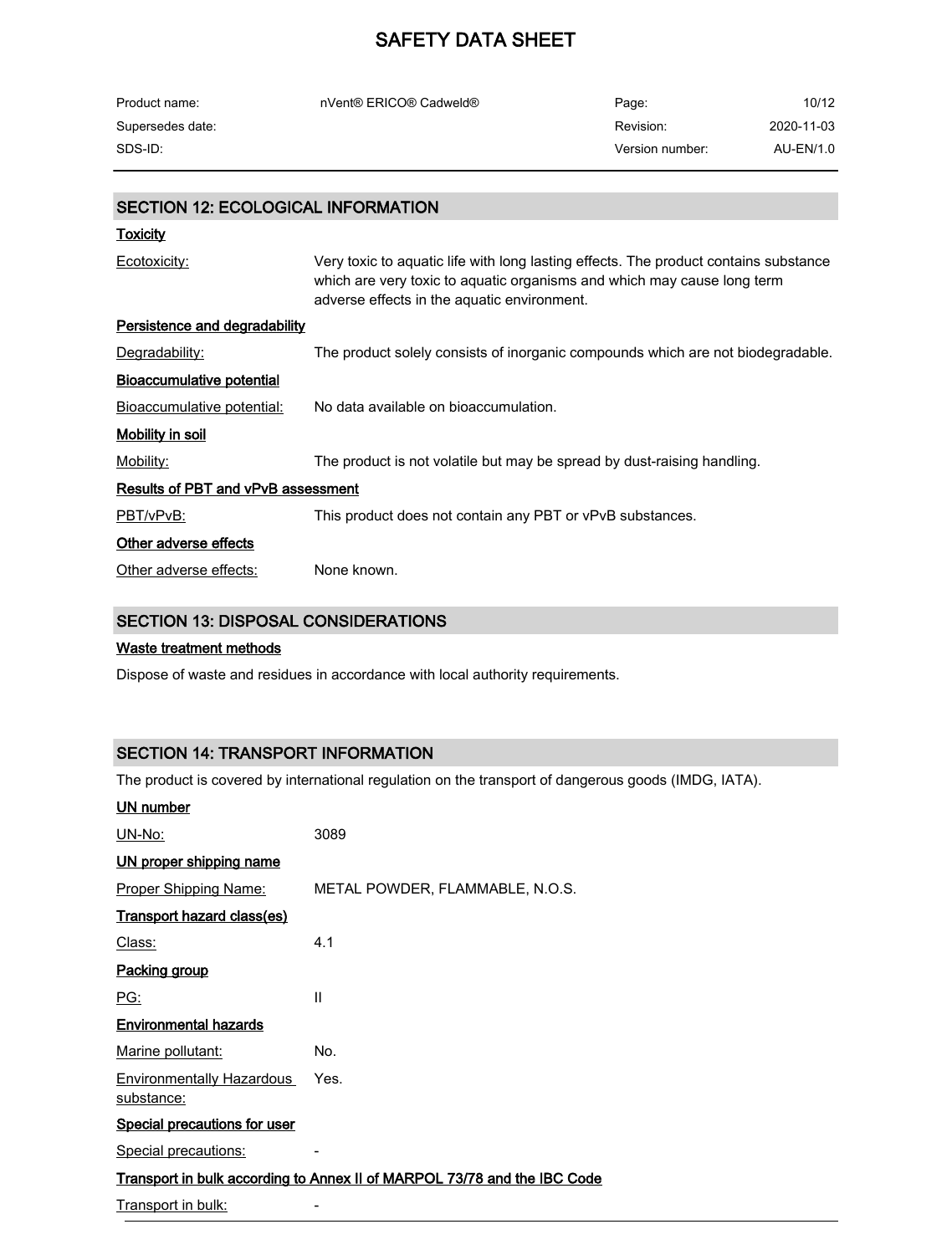| Product name:    | nVent® ERICO® Cadweld® | Page:           | 11/12      |
|------------------|------------------------|-----------------|------------|
| Supersedes date: |                        | Revision:       | 2020-11-03 |
| SDS-ID:          |                        | Version number: | AU-EN/1.0  |

### SECTION 15: REGULATORY INFORMATION

#### Safety, health and environmental regulations/legislation specific for the substance or mixture

All chemicals included in the product are AICS listed or exempted.

SUSMP: all ingredients are not listed or are excepted.

This product contains no ingredient listed in the model WHS Regulations 2011 (as amended), Schedule 10.

| National regulation: | Work Health and Safety Regulations 2011, with amendments.                     |
|----------------------|-------------------------------------------------------------------------------|
|                      | National model Code of Practice for the Labelling of Workplace Hazardous      |
|                      | Chemicals (2018).                                                             |
|                      | National model Code of Practice for the Preparation of Safety Data Sheets for |
|                      | Hazardous Chemicals (2018).                                                   |
|                      | Workplace exposure standards for airborne contaminants (2019).                |
|                      | The Standard for the Uniform Scheduling of Medicines and Poisons (SUSMP).     |
|                      | Industrial Chemicals Act 2019.                                                |